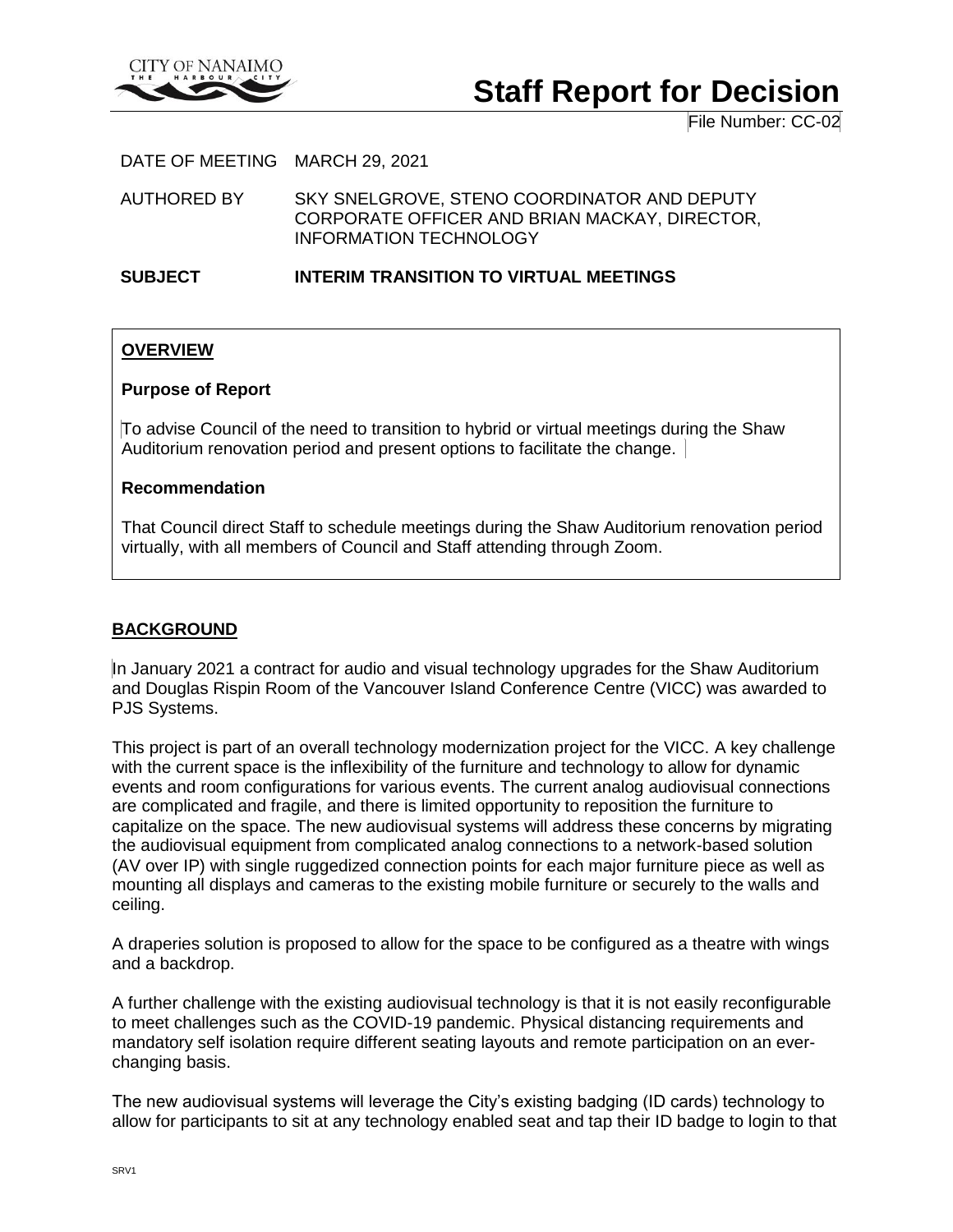

position. The system will recognize them and assign the functions and features to that position that are assigned to them such as Request to Speak (RTS) and Voting functions.

Digital Voting has been identified as a desired feature of the new system. Once implemented at a later date, this will allow Council to digitally register in "favour" or "opposed" from any logged in technology enabled seat, or from a secure interface on a PC from a remote location. These voting results would be certified and transmitted digitally to a City database for record keeping. The Request to Speak Queue will be refreshed and updated, and it will also be possible to participate in this system using the same secure interface as the voting system from a remote location.

# **DISCUSSION**

The proponent and staff aim to ensure the disruption to in-person meetings of Council are as minimal as possible. The proponent has provided their timeline with the understanding that it may be extended due to the worldwide challenge of sourcing goods during the ongoing pandemic. The period where the Shaw Auditorium and Douglas Rispin Room are unavailable is May 3, 2021 to May 25, 2021 inclusive.

In order to facilitate a smooth transition for Mayor and Council, staff are recommending that Regular and Special Council, In Camera Council, Governance and Priorities Committee, Finance and Audit Committee and Public Hearings be held through a virtual meeting method. Staff will facilitate this change by holding meetings over Zoom, a platform Council is already using. Ministerial Order 192 from the Minister of Public Safety and Solicitor General permits electronic Council member participation. Committee meetings with external membership are unaffected and will continue to meet through a hybrid method with staff and chairs based in the Service and Resource Centre boardroom.

#### **Virtual Meetings:**

Virtual meetings require all members of Council and staff to participate over Zoom. Virtual meetings provide the best audio quality and from a technical standpoint are the easiest meeting type to manage and set up. In order to improve audio quality staff will supply Council with headsets containing built in microphones to be used during meetings. The accuracy of closed captioning is expected to increase with the use of headsets. Staff recognize it can be challenging to chair a meeting electronically. Additional support will be provided to members of Council who chair meetings during this time period. Virtual meetings allow for the option to have a limited number of staff and the chair in the same room, using their own tablets, headsets and microphones. Staff anticipate that the CAO, Corporate Officer and Chair would be in the same room using this method. The benefit of being in the same room is that communication between the Chair and corporate officer is more immediate. Food service would continue to be provided for staff and the Chair participating in the same City meeting room during virtual Council meetings.

#### **Hybrid Meetings:**

Hybrid meetings require the Chair to attend meetings in person in the boardroom, Service and Resource Centre, while the remainder of Council participates virtually over Zoom. The Corporate Officer would attend in person to provide procedural advice to the Chair. The only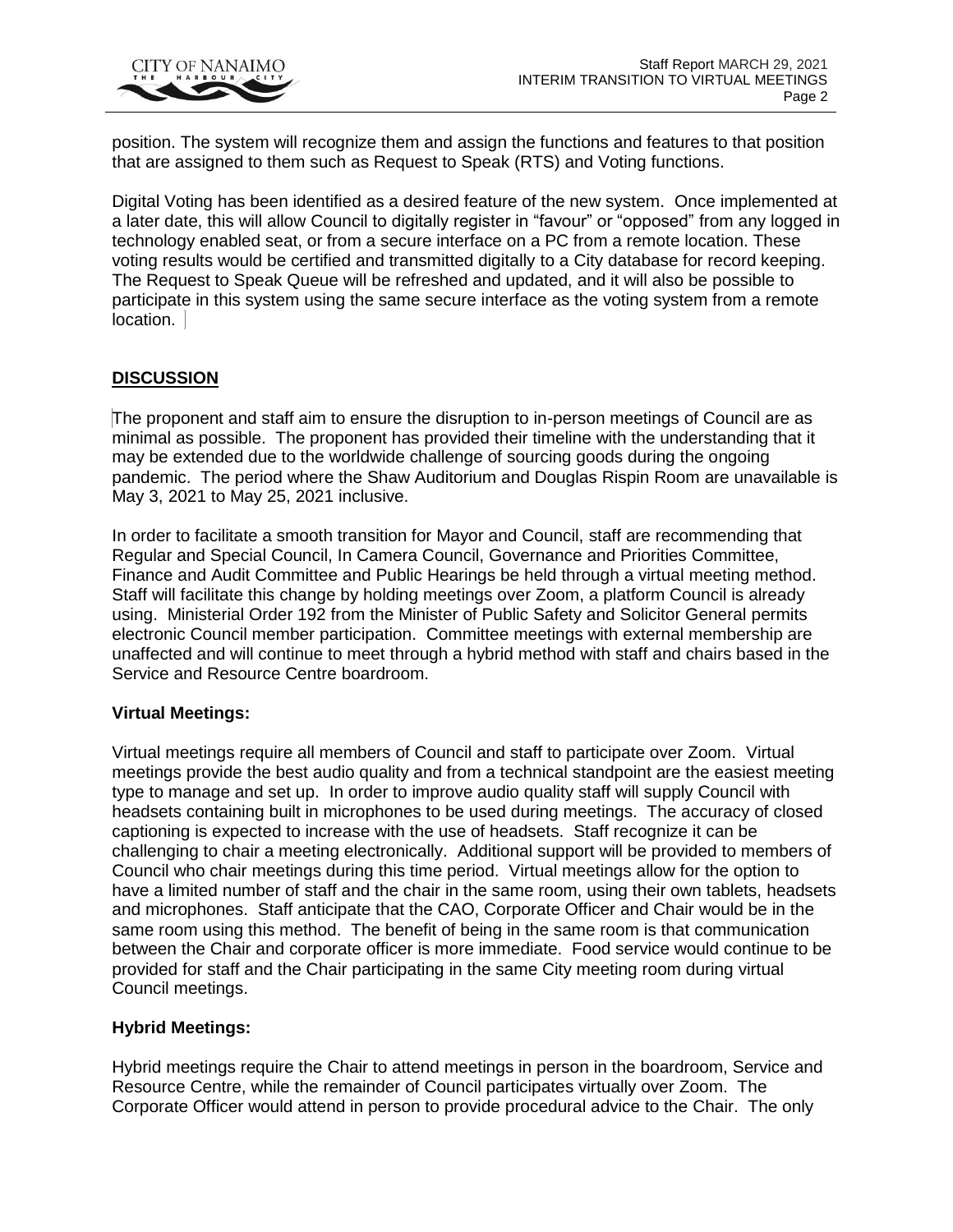

other staff members present would be the CAO, recording secretary and IT support staff. The majority of staff would participate and present virtually. During Regular Council meetings food service will continue to be provided for the members of Council and staff who are required to participate in person. Hybrid meetings provide the lowest audio quality and are the most complex option to manage.

### **Other Considerations**:

In order for virtual meetings to be successful, Council and staff participating in the meeting must have a reliable high-speed internet connection. Participants must also be in a quiet location and be muted when not speaking.

The ability for delegations to participate electronically will not be hindered with the move to virtual or hybrid meetings. Currently members of the public are able to participate in public hearings by telephoning into the meeting. This service will continue to be available if meetings are held over either method. The boardroom in the Service and Resource Centre will be booked regardless of what meeting method is selected as the recording stream will be picked up from the eScribe encoder run through the boardroom computer.

Regular Council Meetings will continue to be live streamed on Shaw TV.

A number of other meeting locations were considered as options for meetings. One of the challenges with holding meetings in a different location, such as the Regional District of Nanaimo Board Chambers, or another room in the Vancouver Island Conference Centre is that an Escribe encoder, specific to the City of Nanaimo, is required to be installed in each meeting room. Encoders are used to stream and convert the audio and video content into a format that can be streamed through the internet on the City's publishing portal. The cost to purchase, license and install an additional encoder in another meeting room is approximately \$18,500. Additional time is also required to test the equipment. Once an encoder is installed it cannot be easily moved to another location. If an encoder is purchased it cannot be returned after the renovation period and would become surplus. Technology such as microphones, speakers and delegation speaking timers would also need to be implemented and tested if an additional room was used.

Prior to reconvening meetings in the Shaw Auditorium, training on the new technology will be provided to Mayor and Council. In order to allow for contingencies, the May 31, 2021 Council meeting will also be held over Zoom.

# **OPTIONS**

- 1. That Council direct Staff to schedule meetings during the Shaw Auditorium renovation period virtually, with all members of Council and Staff attending through Zoom.
	- The advantages of this option: All members would attend virtually and limit their inperson interactions. This option provides for the best audio quality.
	- The disadvantages of this option: The success of a virtual meeting depends on each participant having a high quality internet connection and muting themselves when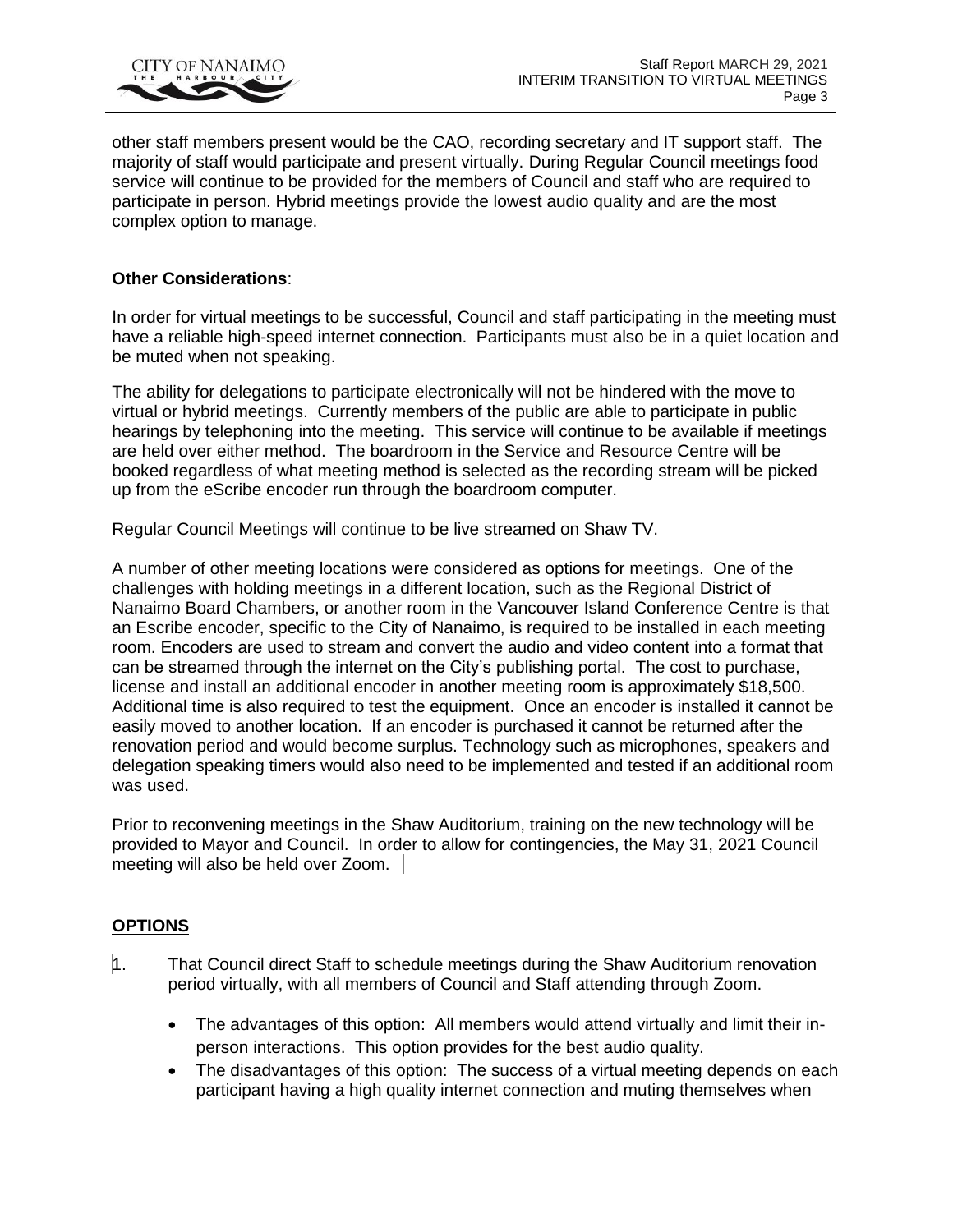

they are not speaking. Communication between Council can be difficult during a virtual meeting.

- Financial Implications: Catering costs for virtual Council meetings would be reduced from current costs for all of Council and staff. A budget is available for headsets.
- 2. That Council direct Staff to schedule meetings during the Shaw Auditorium renovation period using a hybrid meeting method, with the Chair attending meetings in person and all other members of Council attending virtually.
	- The advantages of this option: The Corporate Officer would be in the same room as the Chair to assist with meeting governance.
	- The disadvantages of this option: The hybrid meeting type is the most technical to manage. The Chair would be required to attend the meeting in person, increasing in person interactions.
	- Financial Implications: Food service would be provided for the Chair and staff required to meet in person for Council meetings. A budget is available for headsets.
- 3. That Council direct Staff to schedule meetings during the Shaw Auditorium renovation period as in person meetings in the boardroom, Service and Resource Centre.
	- The advantages of this option: Council would continue to meet in person.
	- The disadvantages of this option: There is a limited number of people permitted in the boardroom, Service and Resource Centre. Due to the limited capacity and requirements for physical distancing, if room capacity is reached, in order to comply with public health orders those present in the boardroom will be required to wear masks. There are no plexiglas dividers between seats. Due to limited capacity, staff would participate via Zoom. This option does not adhere to the public health order which recommends that virtual meetings be held as much as possible.
	- Financial Implications: Catering costs would increase with all of Council attending meetings in person as individual meals would need to be provided for Council meetings.

# **SUMMARY POINTS**

- The Shaw Auditorium and Douglas Rispin Room of the Vancouver Island Conference Centre will undergo audio and visual upgrades from May 3 – 25, 2021 and will be unavailable.
- During the renovation period it is recommended that meetings be held over Zoom via virtual method.
- Meetings will continue to be livestreamed, recorded and available on the City's website.